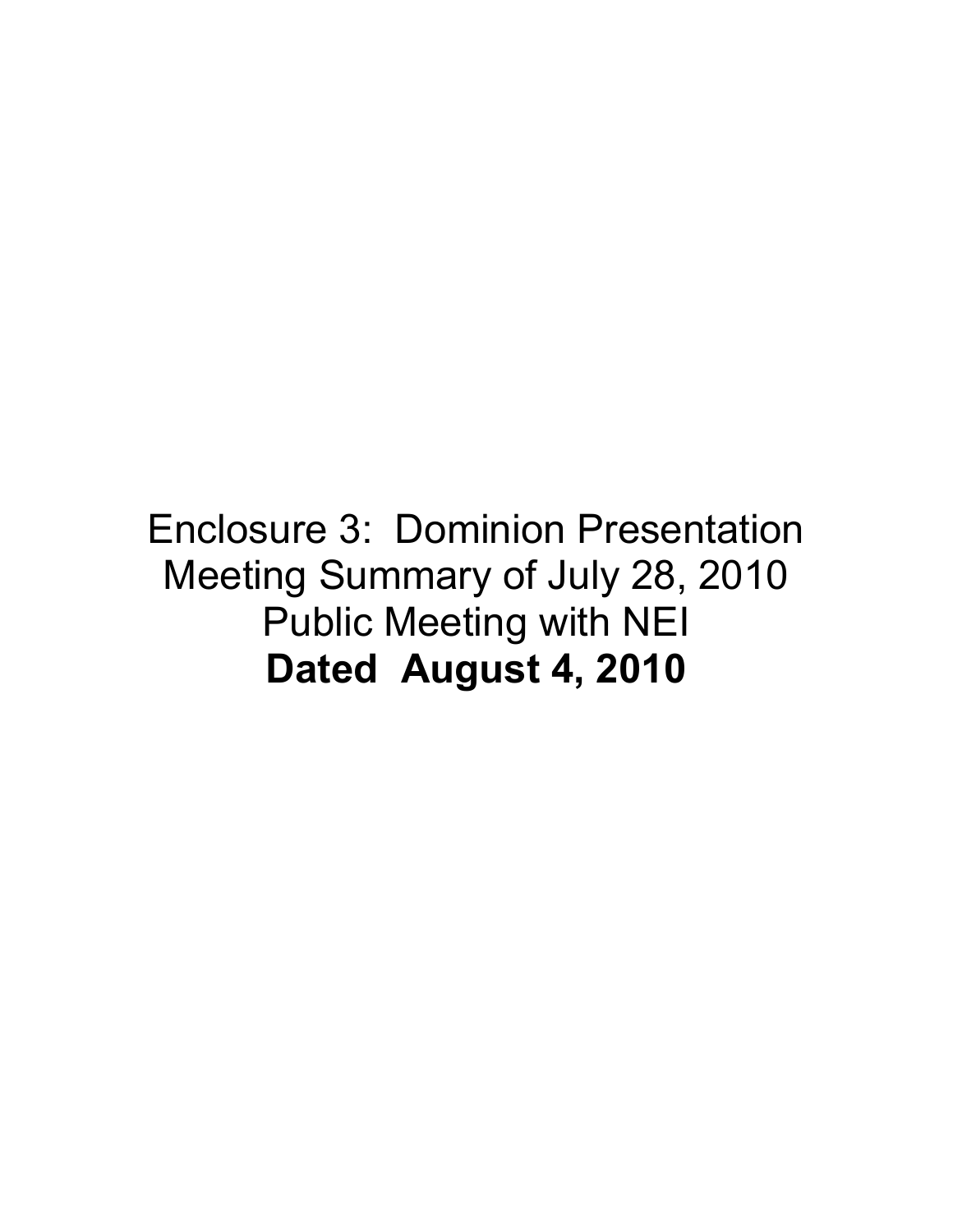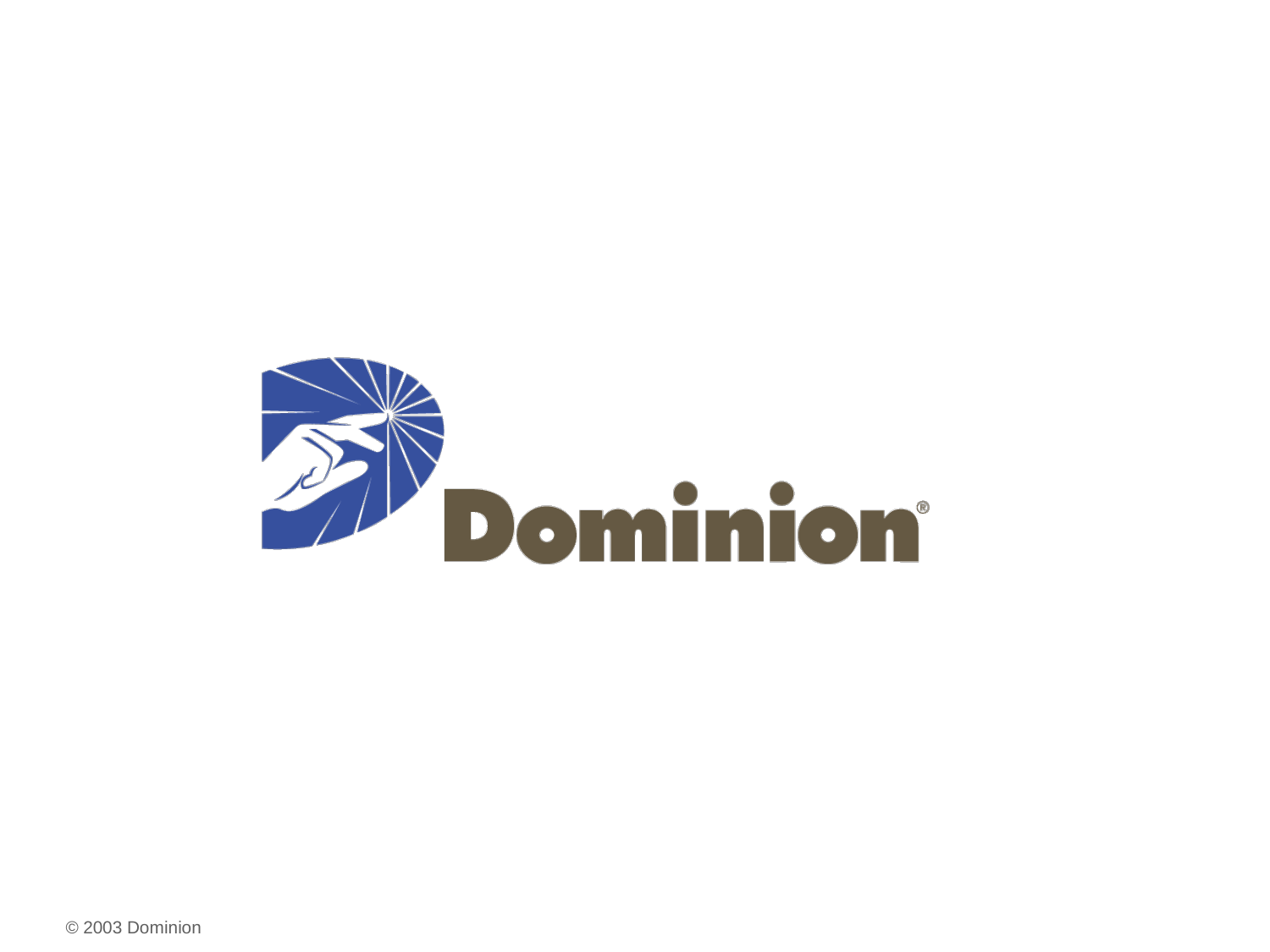

# NEI 09-07 Pilot Program North Anna Power Station Region II Eric Hendrixson Fred Mladen

© 2003 Dominion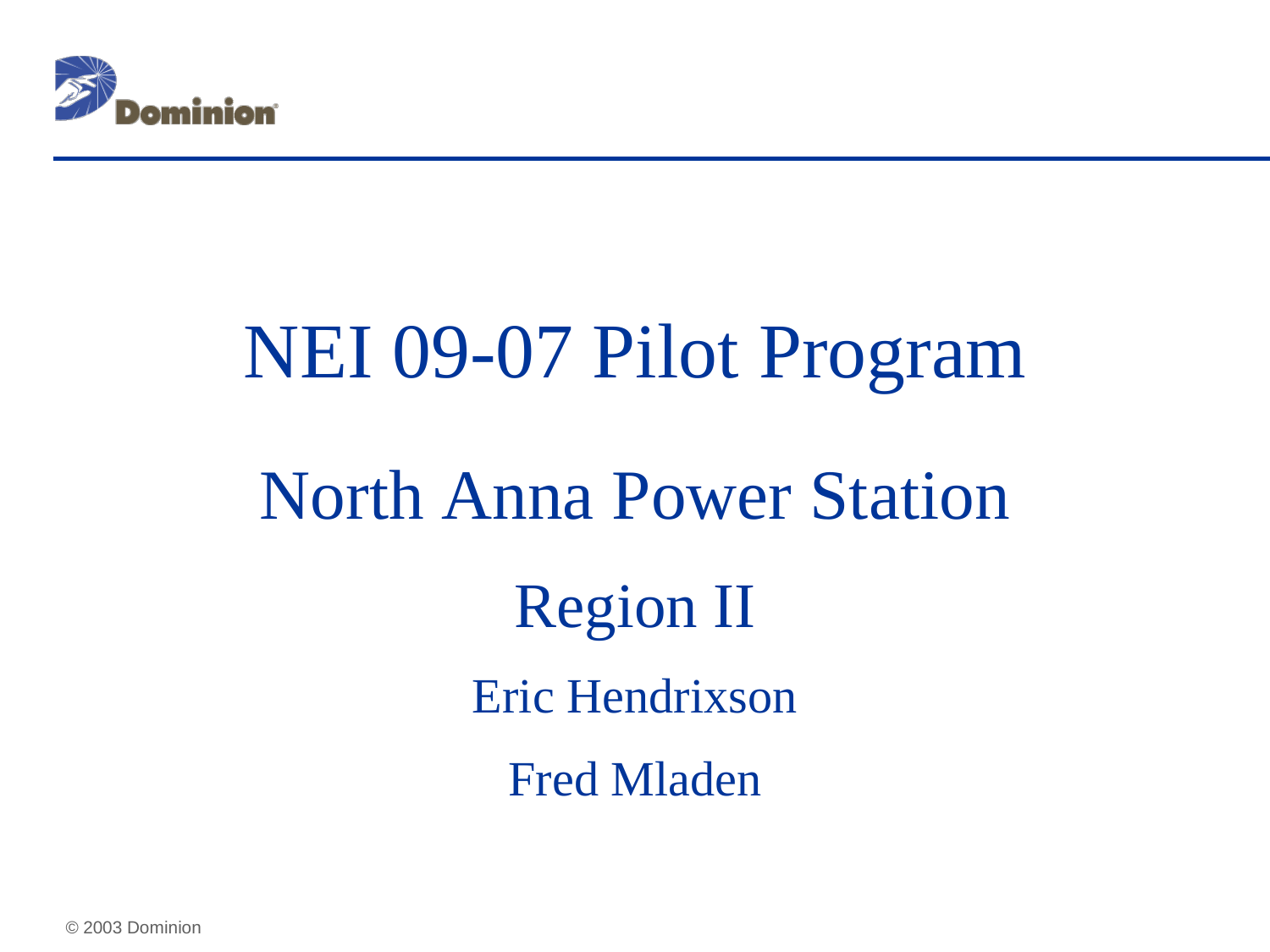

#### Implementation

- **Modified Previous Safety Culture Binning**
	- **Started in 2008**
	- **Only looked at RCEs**
	- **Only used the Leadership Team**
	- **Informal**
	- **Biennial Safety Culture Assessment conducted with 4 SMEs**
- **Formal Program** 
	- **Started in 3rd Quarter, 2009**
	- **Developed LI-NA-1002 (Rev. 2)**
	- **Expanded to the NEI 09-07 guidance**
	- **Results are reviewed by MSRC**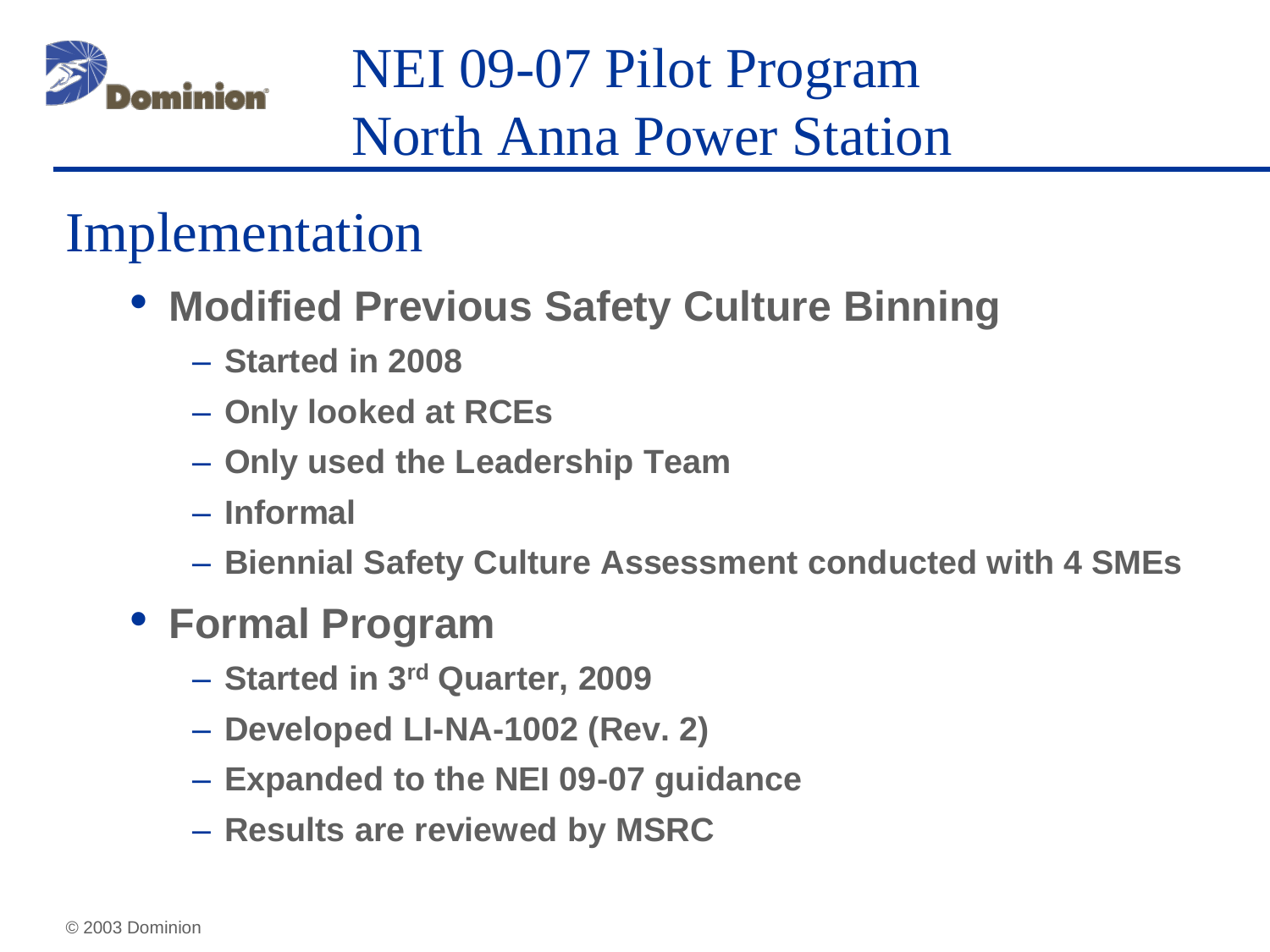

#### Safety Culture Assessment

- **71 question electronic survey provided to 1,099 site workers (included supplemental personnel)**
- **Survey was conducted 11/18/09 – 11/30/09**
- **70.15% response rate, resulted in 55,509 data points**
- **Results used to focus the interviews**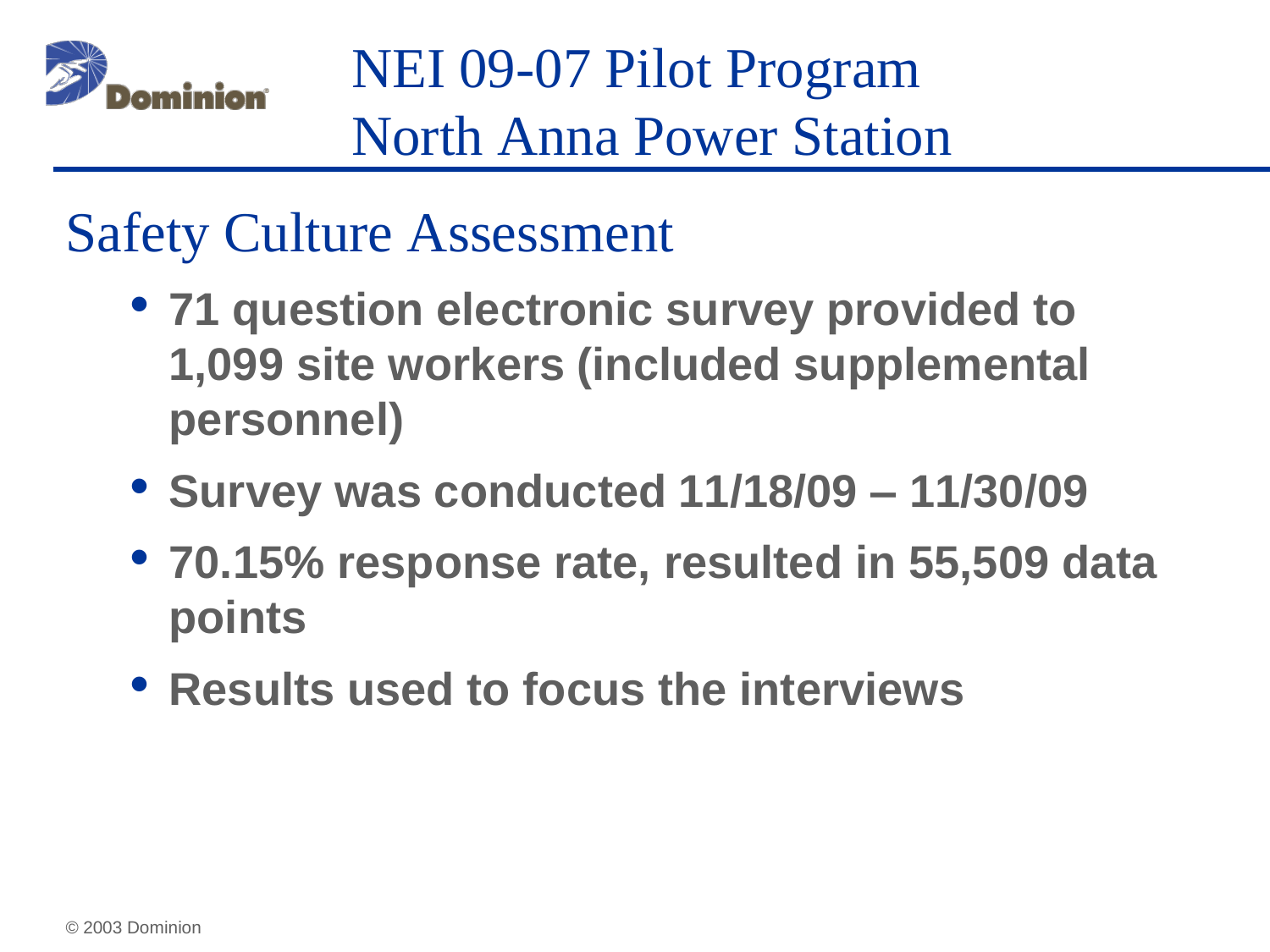

#### Safety Culture Assessment

- **Site Assessment performed 12/14/09 – 12/19/09**
- **Team consisted of 21 members (11 from North Anna), as well as several observers**
- **62 interviews conducted, and 12 observations, resulted in 1,282 data points**
- **3 strengths, 0 weaknesses, 5 positive, 3 negative, and 7 general observations were made**
- **Results loaded into the Self Assessment module of the Corrective Action Program**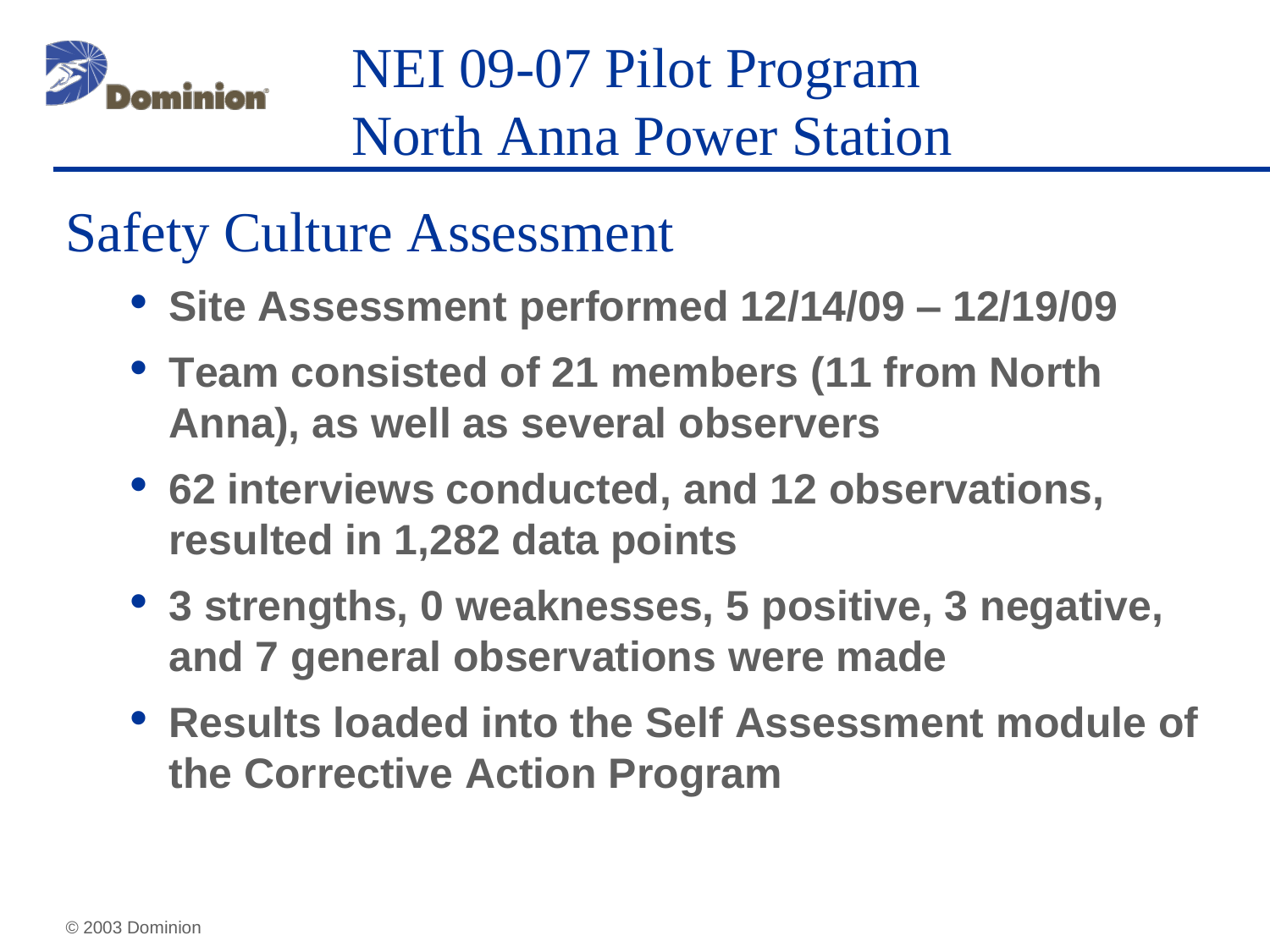

#### Safety Culture Monitoring Panel

- **Consists of Supervisors and Specialists**
	- **Operations**
	- **Engineering**
	- **Maintenance**
	- **RP/Chemistry**
	- **Corrective Action**
	- **Human Resources**
	- **ECP**
	- **HU Coordinator**

#### • **Also has attendance by OR (organizational effectiveness) Manager and NS&L Director for consistency**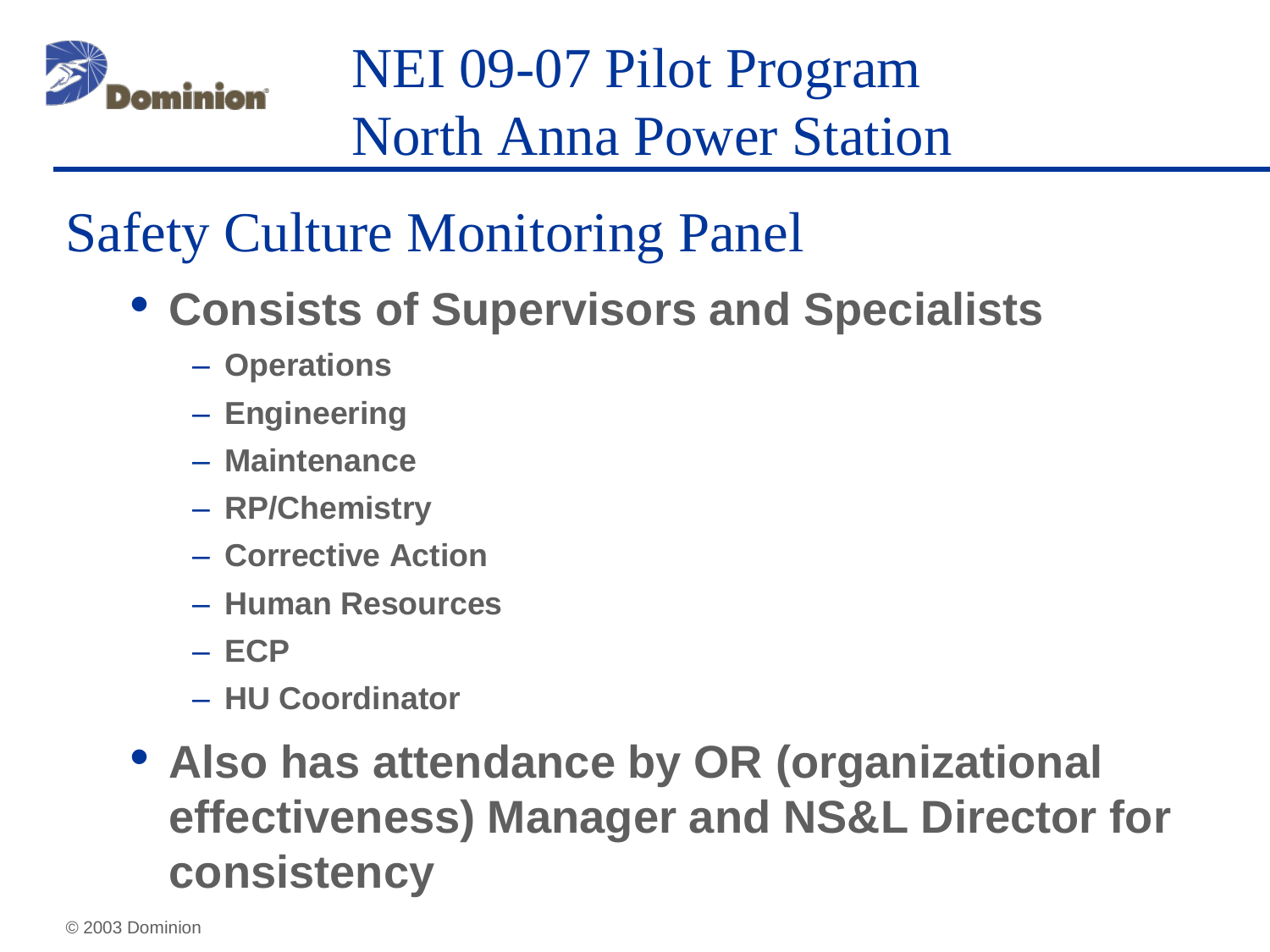

#### Safety Culture Leadership Team

- **Consists of Senior Management**
	- **Site Vice President**
	- **Plant Manager**
	- **NS&L Director**
	- **Engineering Director**
	- **OR Manager**
	- **Training Manager**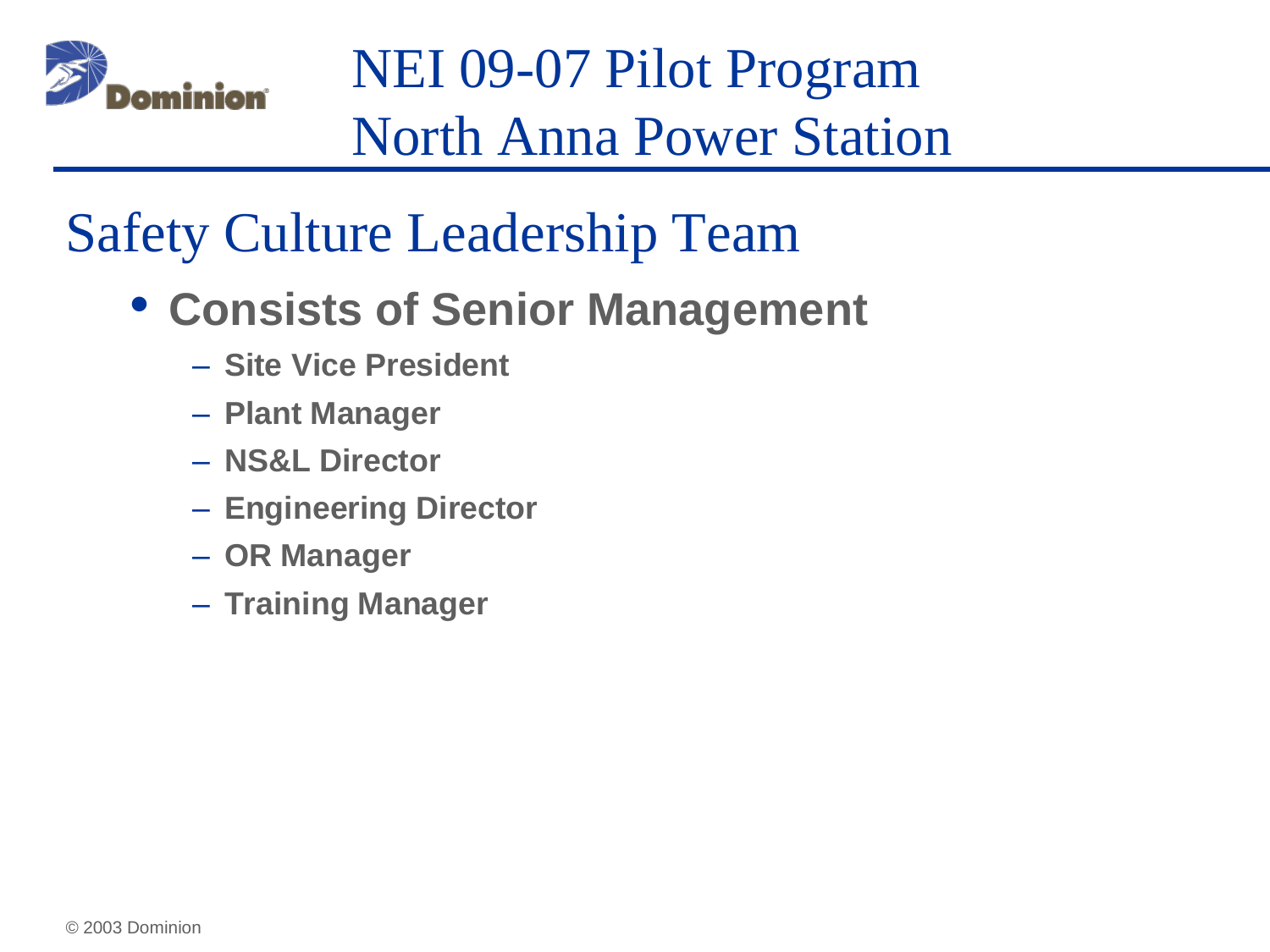

#### Data Analysis

- **Used Guidance from NEI 09-07**
	- **Monitoring Panel meets 1-2 times per Quarter**
	- **Leadership Team meets once per Quarter**
	- **Considered larger extent than previous binning**
		- **RCEs, NRC Violations and Findings, ACEs, Oversight AFIs and PDs, CAP and HU Trend Reports, INPO AFIs and PDs, OWAs, Margin Management Issues, HR and ECP Concerns/Trends, ODEC Concerns**
	- **91 items considered in the current 4 quarters**
	- **58 Items binned, 8 "doubled counted", 33 items not binned**
	- **Bin to both INPO Safety Culture Codes and NRC Cross Cutting Aspects**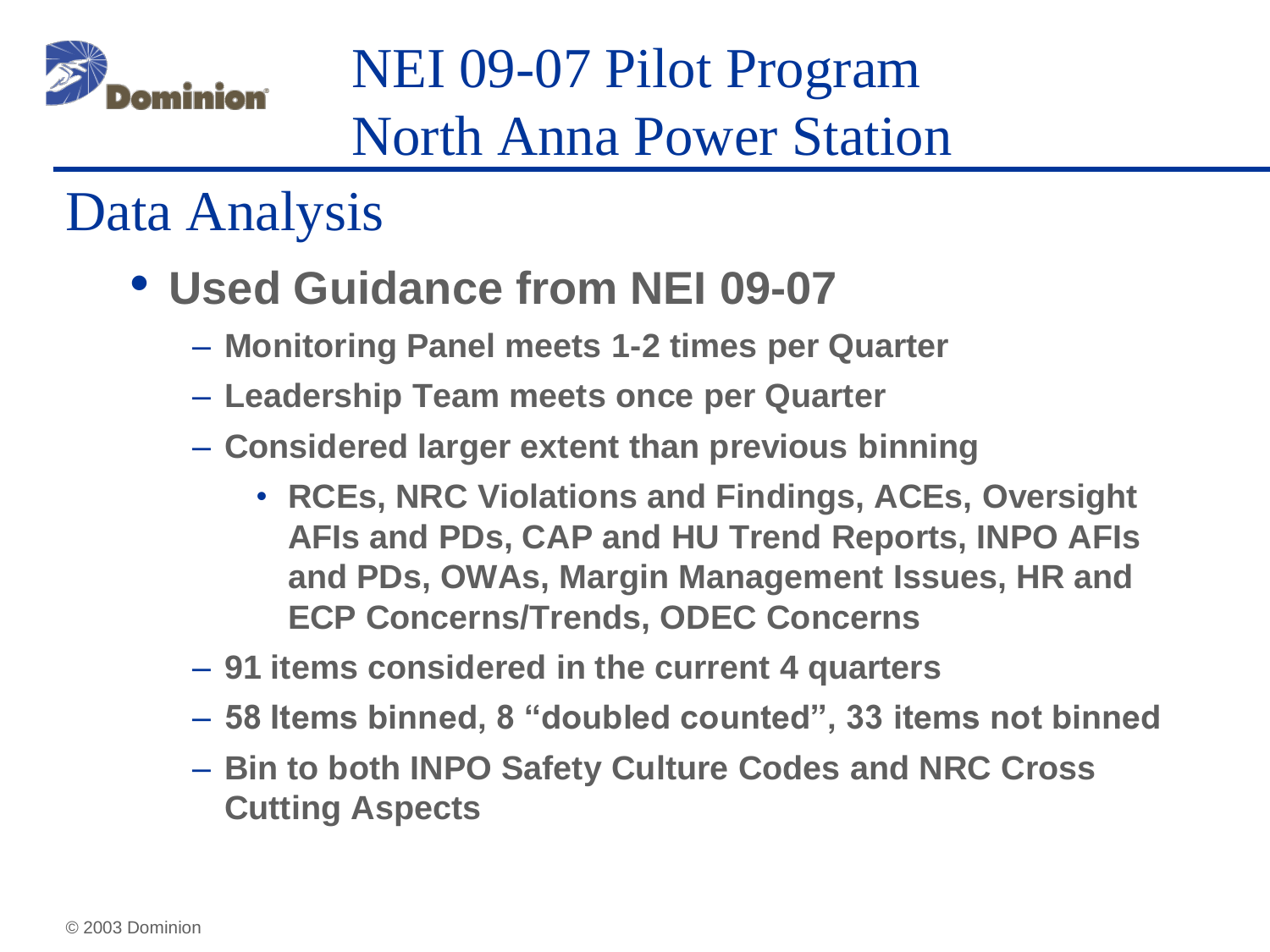

#### **Results**

#### Nuclear Safety Culture



nt cum

me<br>mint  $-114$ 

 $-14$ 

dope suri

und in diolate

s bilikbia

**REFERENCE** 

| 2 <sup>nd</sup> Quarter 2009                                                                                                                                                                                                                                                                                                                                                                                                                                                                                                                                                                                                                                                                                                                                                                                                                                                                                                                                                                                                                                                                                                                                                                                                                                                                                                                                                                                      | 3rd Quarter 2009                                                                                                                                                                                                                                                                                                                                                                                                                                                                                                                                                                                                                                                                                                                                                                                                                                                                                                                                                                                                                                                                                                                                                                                                                                                                                                                                                               |
|-------------------------------------------------------------------------------------------------------------------------------------------------------------------------------------------------------------------------------------------------------------------------------------------------------------------------------------------------------------------------------------------------------------------------------------------------------------------------------------------------------------------------------------------------------------------------------------------------------------------------------------------------------------------------------------------------------------------------------------------------------------------------------------------------------------------------------------------------------------------------------------------------------------------------------------------------------------------------------------------------------------------------------------------------------------------------------------------------------------------------------------------------------------------------------------------------------------------------------------------------------------------------------------------------------------------------------------------------------------------------------------------------------------------|--------------------------------------------------------------------------------------------------------------------------------------------------------------------------------------------------------------------------------------------------------------------------------------------------------------------------------------------------------------------------------------------------------------------------------------------------------------------------------------------------------------------------------------------------------------------------------------------------------------------------------------------------------------------------------------------------------------------------------------------------------------------------------------------------------------------------------------------------------------------------------------------------------------------------------------------------------------------------------------------------------------------------------------------------------------------------------------------------------------------------------------------------------------------------------------------------------------------------------------------------------------------------------------------------------------------------------------------------------------------------------|
| RCHIODORO - Unit I Fast Lesbor, #5 - Design and Operating mangins<br>not carefully gearded, special attention paid to flasion.<br>postset harriers.<br>RC0000076-131-25-21 Houder Fire, 47 - There canaday act.<br>protesty and juride bedrets to identify conclusions:<br>anamics directories.<br>RCH200078 - "H" RSST Cable Failure, #7 - 2007 BCE did not go far<br><b>MARKET</b><br>AC1017455 - MCR Chiller CD Pamps did not must original space,<br>85 - Insdagasis engineering program product of an IEE.<br>AC10017466 - 1-DA-36 found open, 87 - Labort Constitutional error -<br>Operating procedure and Operator did not recognize the<br>insperiment of the task<br>AC1017479 - Containment grant phase found compled -<br>programmatic and organizational issues, 96: -<br>Engineering did not understand the technical sensote of<br>the Containment Liner phase.<br>AC10317482 - UI Containment sitherne activity reached stop work<br>lavale, 96 - Did not recognize that a shorter time to<br>Hand lift could lead to other instee.<br>AC1017499 - Individual full under HP Turkins, #4 - Workers<br>perceived the path to be sele.<br>Oversight lamp 09-002-N - CITCH Pressue not always followed, \$2 -<br>Bavinhous from the OSCII Process was allowed to<br><b>STARTON</b><br>Counsight API 09-015-N - FMII Weaknesses, #5 - Spacial attention to<br>PME not fully internalized by the staff. | ACESTMIA - Worker caused lamp to fall at open t<br>At -Workers distant consider word<br><b>Accounting</b><br>ACRESTER - No exclusioni guidease the 20 hole de-<br>- 85 - Kanton and and management<br>ment collected to<br>ACK17518 - Main Feat Inc. Value Standinger T<br>85 - Design margin not admirately a<br>ACENTROS - Castast leab on 1782) G - AS and A4<br>Decisions used ratioci aginty first my<br>of production or futuretal challenges<br>ACEI NII - Carrotan depositrificating 1-LO-E<br>47 - Mart be well informed of issues<br>learned those exercetive authors setze<br>circulation.<br>ALTESTANE - 1.PT-48 6 requires classification - MG-<br>and streation one of PCS for affectable.<br><b>Indication</b><br>ACRS 7506 - Task Qual List for Crane - 45 & #7 -<br>gast figures pressure to weak and do<br>adogustely including<br>ALCOHOL: 1-11M-F-10A/B capturi awachine foot<br>CIFF - 04 - Allowably and crashed ch<br>for control of visitim againment<br>ACKS 7713 - Newchys Trauf new it to Powing Des<br><b>THERE AWARDED - AS A 97-PANE</b><br><b>Dasign features not constituted or ade</b><br>maintained.<br>ACRETTOS (Pulling Dys.came off Chilis - #1 - Car<br>with worder expection.<br>Countable AVI 03-027-34 - Operational Dauboon &<br>Process Improvement - #2 - Heats for<br>decision on preparty domanamental ar-<br><b>CONTRACTORS</b> |

|  |  |  | 4th Quarter 2009 |  |  |
|--|--|--|------------------|--|--|
|--|--|--|------------------|--|--|

- itan i Kasan Lindera, Kasi Kadangar terk, kabutan AC (211) ( 28 mai 18 1927 tika Kerbanga<br>Pengara didapi mender Barola kadi Salam melay bebarat apat sa kadan di dasa melal rak
- .<br>Their Diffusions: They also be been all NP (\$8,000), all ... Thesing to be a set of 11 that since<br>Let you and that with the company of 100 million and hading, which cannot the Litt is book of the contract of the contract of
- 
- 
- . Waak Porte that Manual Progr. of a babylish an estimate of a last agr OE.<br>Waak'i AFI BI 1.1 by Note of Camp of Industries Periods of . Financial move p
- m di Jimaratana na pranola inay<br>mataira<br>mataira pintara talamini maille account au Roulant sannt d'orne des<br>Luis Picke (1995 Gastral Cataunaire - Al - Gi<br>Luis Picke Clauming an 1997 - Al Donne
- en de la comp
- 
- 
- <u> Tale</u>rman
- 
- and the first state of the first state of the state of the state of the state of the state of the state of the proced in high and any comm. All proc.
- or over 15 Separate plans business
- 
- <u> Librato L</u>

#### 1<sup>st</sup> Quarter 2010

-

- ACRI709-Woker several RRA under Groenest RRP Rt Bane prevention tools<br>were not used to their father send.
- 
- $\Lambda{\rm CS}$ 1799 Innanjalen malala inpution At Indikelive communication of appendixes for velocity procedure completes consigli if  $\Lambda{\rm CS}$  1998 Vendor Periodic procedure collection consigli if  $\Lambda{\rm CS}$  1998 Ven confibred creatige closely matemate to Makemani<br>- creatige of all matematic<br>ACE 1995 - SE ROG Echoe of Indian come procedurer sigles dealers
- 
- 
- 
- making reflects profess on allowable choices<br>ACE 18036 Fran schools (Frankryk) Fran Agent and South American Society<br>Transformer El AS Flast activities are generately high quality
- ACE 1898 Futun medianian Se Notze fast annaktier (NPO & 1971 19)<br>ACE 1898 Futun medianian Se Notze fast annaktier (NPO & 1971 19)
- 
- $\Delta$  CS 1999 Parties and counting angular an excelling gamble.<br>  $\Delta$  CS 1995 CS 1996 CS 1996 CS 1996 CS 1996 CS 1996 CS 1996 CS 1996 CS 1996 CS 1996 CS 1996 CS 1996 CS 1996 CS 1996 CS 1996 -
- -<br>NOD JUS 10-000,000,000-M Boris And Deput Analysis #7 The argustavism
- graids complaining and california a conlearning continuance.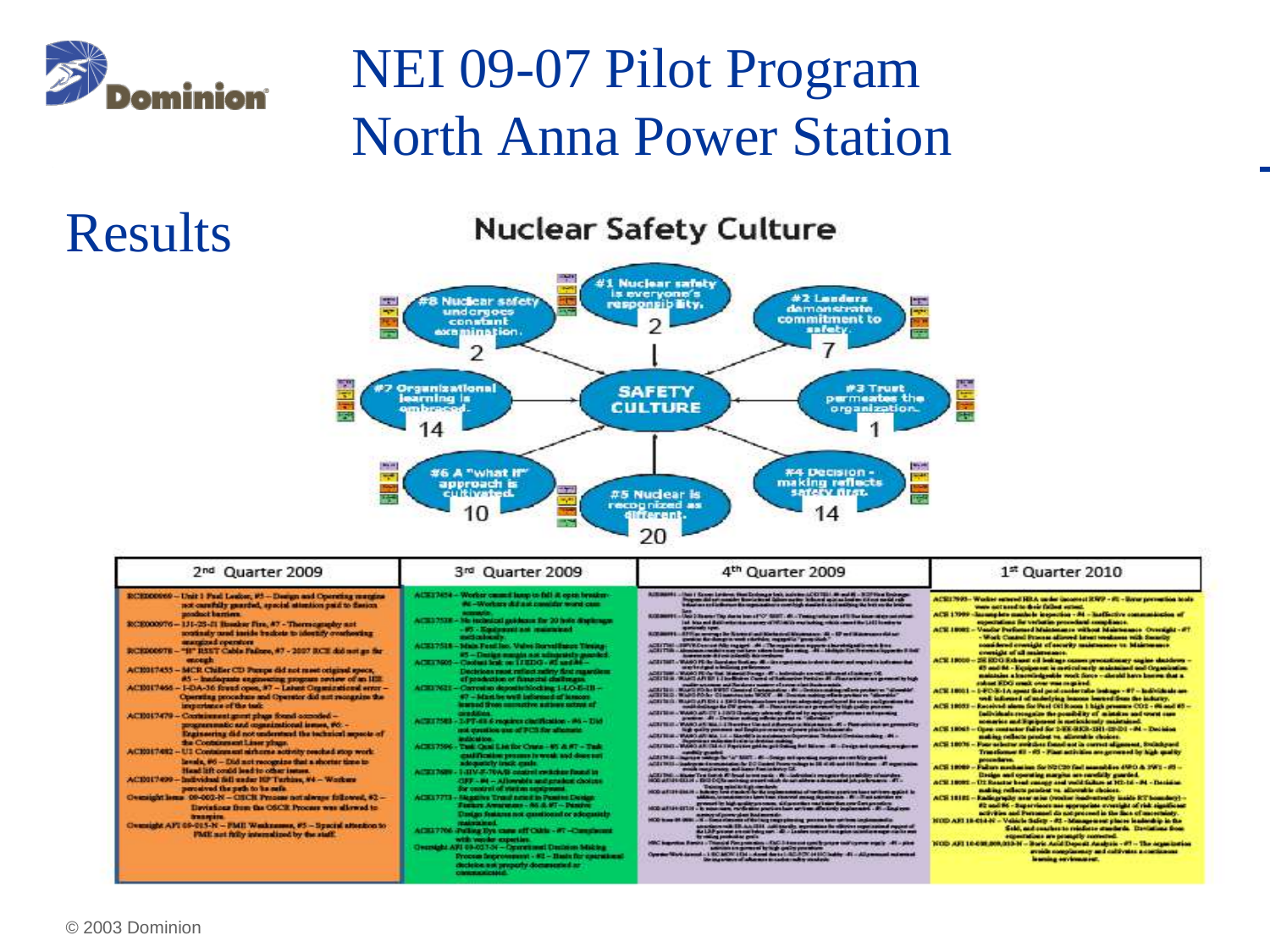

|                 | Area                    |  | Components                                                                           |                                                         |                                               | Aspects                                                               | 4th Qtr<br>2008 | 2009                    | 1st Qtr 2nd Qtr<br>2009 | 3rd Qtr<br>2009 | 4th Qtr<br>2009 | 1st Qtr<br>2010         | Running 4<br><b>Quarter Total</b> |
|-----------------|-------------------------|--|--------------------------------------------------------------------------------------|---------------------------------------------------------|-----------------------------------------------|-----------------------------------------------------------------------|-----------------|-------------------------|-------------------------|-----------------|-----------------|-------------------------|-----------------------------------|
| <b>Results</b>  |                         |  |                                                                                      |                                                         |                                               | a. Safety/Risk Significant Decisions                                  | $\overline{1}$  |                         | $\mathbf{1}$            | $\mathbf{1}$    | $\mathbf{1}$    | $\overline{1}$          | 4 <sup>1</sup>                    |
|                 |                         |  | . Decision Making                                                                    |                                                         |                                               | . Conservative Assumptions & Safe Actions                             |                 | $\overline{1}$          | $\mathbf{1}$            | $\mathbf{1}$    | -5              | $\mathbf{1}$            | $\mathbf{8}$                      |
|                 |                         |  |                                                                                      |                                                         |                                               | Communications of Decisions                                           |                 |                         |                         | $\mathbf{1}$    |                 |                         | $\mathbf{1}$                      |
|                 | Human Performance       |  |                                                                                      |                                                         |                                               | a. Proper Maintenance Programs                                        |                 |                         |                         |                 |                 | 2 <sup>2</sup>          | $\blacktriangle$                  |
|                 |                         |  |                                                                                      | b. Personnel Training & Qualifications                  |                                               |                                                                       |                 | $\overline{1}$          |                         |                 | $\overline{1}$  |                         |                                   |
|                 |                         |  | Resources                                                                            |                                                         |                                               | Complete Documentation & Labeling                                     | $\mathbf{1}$    |                         | $\overline{1}$          | $\mathbf{1}$    | $\sqrt{2}$      | $\overline{1}$          | -5                                |
|                 |                         |  |                                                                                      |                                                         |                                               | . Proper Facilities & Equipment                                       |                 |                         |                         |                 |                 |                         |                                   |
|                 |                         |  | <b>Work Control</b>                                                                  |                                                         |                                               | . Proper Work Planning                                                | $\overline{1}$  |                         |                         |                 | $\sqrt{2}$      |                         | 2 <sup>7</sup>                    |
|                 |                         |  |                                                                                      |                                                         |                                               | . Work Activity Coordination                                          |                 | $\overline{1}$          |                         |                 | $\overline{1}$  | $\overline{1}$          | $\overline{2}$                    |
|                 |                         |  |                                                                                      |                                                         |                                               | a. Human Performance & Error Prevention                               |                 | $\overline{1}$          |                         | 1               | 3 <sup>2</sup>  | $\mathbf{1}$            | 5 <sub>5</sub>                    |
|                 |                         |  | <b>Work Practices</b>                                                                |                                                         |                                               | b. Procedural Compliance                                              |                 | $\overline{2}$          | $\mathbf{1}$            |                 |                 | $\overline{\mathbf{3}}$ | 8                                 |
|                 |                         |  |                                                                                      |                                                         |                                               | Supervisory & Management Oversight                                    | $\mathbf{1}$    | $\mathbf{1}$            | $\mathbf{1}$            | $\mathbf{1}$    |                 | $\mathbf{1}$            | 3 <sup>°</sup>                    |
|                 |                         |  |                                                                                      |                                                         |                                               | a. Proper Issue Identification                                        |                 |                         |                         |                 |                 |                         |                                   |
|                 |                         |  |                                                                                      |                                                         |                                               | b. Trend Performance Using CAP                                        |                 |                         |                         |                 |                 |                         | $\mathbf{1}$                      |
|                 |                         |  |                                                                                      |                                                         |                                               | . Thorough Evaluation of Identified Problems                          |                 |                         | $\overline{1}$          | $\overline{2}$  | $\overline{1}$  |                         | $\overline{4}$                    |
|                 |                         |  | . Corrective Actions Program (CAP)                                                   |                                                         | d. Appropriate Timely Corrective Actions (CA) |                                                                       | $\overline{1}$  |                         |                         |                 | $\overline{2}$  | $\overline{2}$          |                                   |
|                 | $\simeq$<br>න්          |  |                                                                                      | e. Appropriate Timely Alternative CAP Process           |                                               |                                                                       |                 |                         |                         |                 |                 |                         |                                   |
|                 | $\overline{\mathbb{L}}$ |  |                                                                                      |                                                         |                                               | . Utilizing Operating Experiences                                     |                 |                         |                         |                 |                 |                         |                                   |
|                 |                         |  |                                                                                      | <b>Operating Experience</b>                             |                                               |                                                                       |                 |                         |                         |                 | $\overline{1}$  |                         | $\mathbf{1}$                      |
|                 |                         |  |                                                                                      |                                                         |                                               | . Implementing Operating Experience<br>L. Appropriate Self-Assessment |                 | $\mathbf{1}$            | $\mathbf{1}$            |                 | $\mathbf{1}$    | 2 <sup>2</sup>          | $\overline{4}$                    |
|                 |                         |  | 3. Self & Independent Assessment                                                     | . Track and Trend Safety Indicators                     |                                               |                                                                       |                 |                         | $\overline{1}$          |                 | $\mathbf{1}$    |                         |                                   |
|                 |                         |  |                                                                                      | . Coordinates & Communicates Results                    |                                               |                                                                       |                 |                         |                         |                 |                 |                         |                                   |
|                 |                         |  |                                                                                      |                                                         |                                               | a. Free Flow of Information                                           |                 |                         |                         |                 |                 |                         |                                   |
|                 |                         |  | <b>Environment for Raising Concerns</b>                                              |                                                         |                                               |                                                                       |                 |                         |                         |                 |                 |                         |                                   |
|                 |                         |  |                                                                                      |                                                         |                                               | . Alternative Free Flow                                               |                 |                         |                         |                 |                 |                         |                                   |
|                 | SCWE                    |  | 2. Preventing, Detecting, and<br>Mitigating Perceptions of Retaliation               |                                                         |                                               | a. Personnel Are Free to Raise Safety Concerns                        |                 |                         |                         |                 |                 |                         |                                   |
|                 |                         |  |                                                                                      |                                                         |                                               | b. Discrimination Claims Investigated & CA Taken                      |                 |                         |                         |                 |                 |                         |                                   |
|                 |                         |  |                                                                                      |                                                         |                                               | Appropriate Disciplinary Actions Taken                                |                 |                         |                         |                 |                 |                         |                                   |
|                 |                         |  |                                                                                      | Accountability                                          |                                               | Defined lines of authority and responsibility                         |                 | 3 <sup>1</sup>          | 2 <sup>7</sup>          |                 | $\mathbf{1}$    | $\overline{1}$          | 4 <sup>1</sup>                    |
|                 |                         |  | <b>Continuous Learning Environment</b><br><b>Organizational Change</b><br>Management |                                                         |                                               | icensee ensures that a learning environment exists.                   |                 | $\overline{\mathbf{3}}$ | $\overline{2}$          |                 | $\overline{1}$  |                         | $\overline{\mathbf{3}}$           |
|                 |                         |  |                                                                                      |                                                         |                                               | Systematic Process for change is used                                 |                 |                         |                         |                 | $\overline{2}$  |                         | $\overline{2}$                    |
|                 | <b>OTHER</b>            |  |                                                                                      |                                                         |                                               | a. Policies reinforce the right to raise concerns                     |                 |                         |                         |                 |                 |                         |                                   |
|                 |                         |  | <b>Safety Policies</b>                                                               | b. Personnel are effectively trained on safety policies |                                               |                                                                       |                 |                         |                         |                 |                 |                         |                                   |
|                 |                         |  |                                                                                      |                                                         |                                               | . Actions are consistent with safety policies                         |                 | $\overline{1}$          |                         |                 |                 | $\overline{1}$          | $\mathbf{1}$                      |
| © 2003 Dominion |                         |  |                                                                                      |                                                         |                                               | . policies are periodically communicated                              |                 |                         |                         |                 |                 |                         |                                   |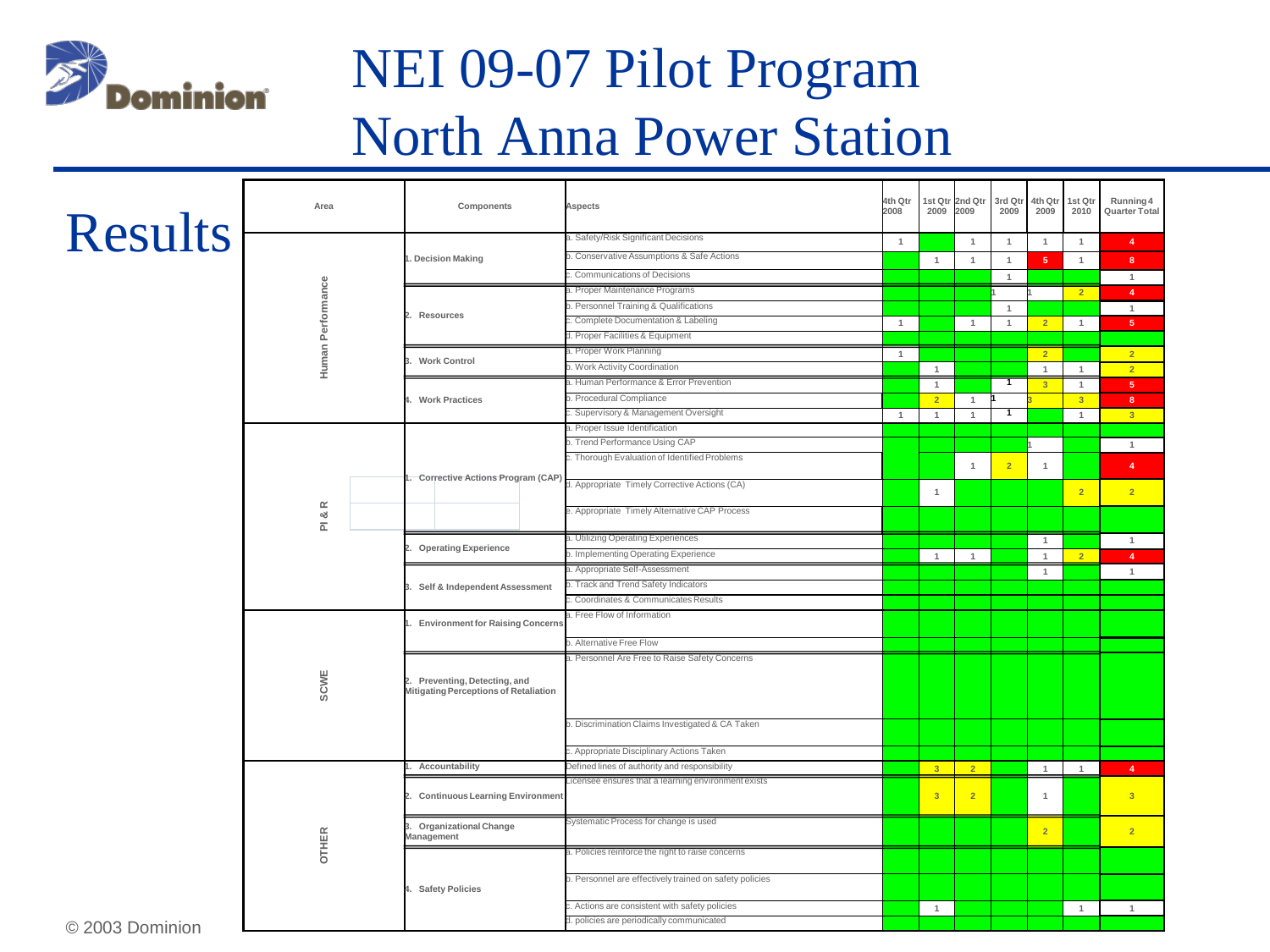

#### Results

- **Provided Training, and other actions;** 
	- **Results tracked by PIIs or CAP**
	- **Davis-Besse and Strategic and Action Planning leadership training**
	- **Managing Risk and Proceeding in the Face of Uncertainty leadership training**
	- **QVV (Question, Validate, Verify) leadership training**
	- **Change Management (Who, What, When) leadership training**
	- **Importance of adhering to nuclear standards and personal accountability leadership training**
	- **Collective significance review of items binned under INPO principle #7, (Organizational Learning is Embraced)**
	- **Passive Design Features training for the entire staff**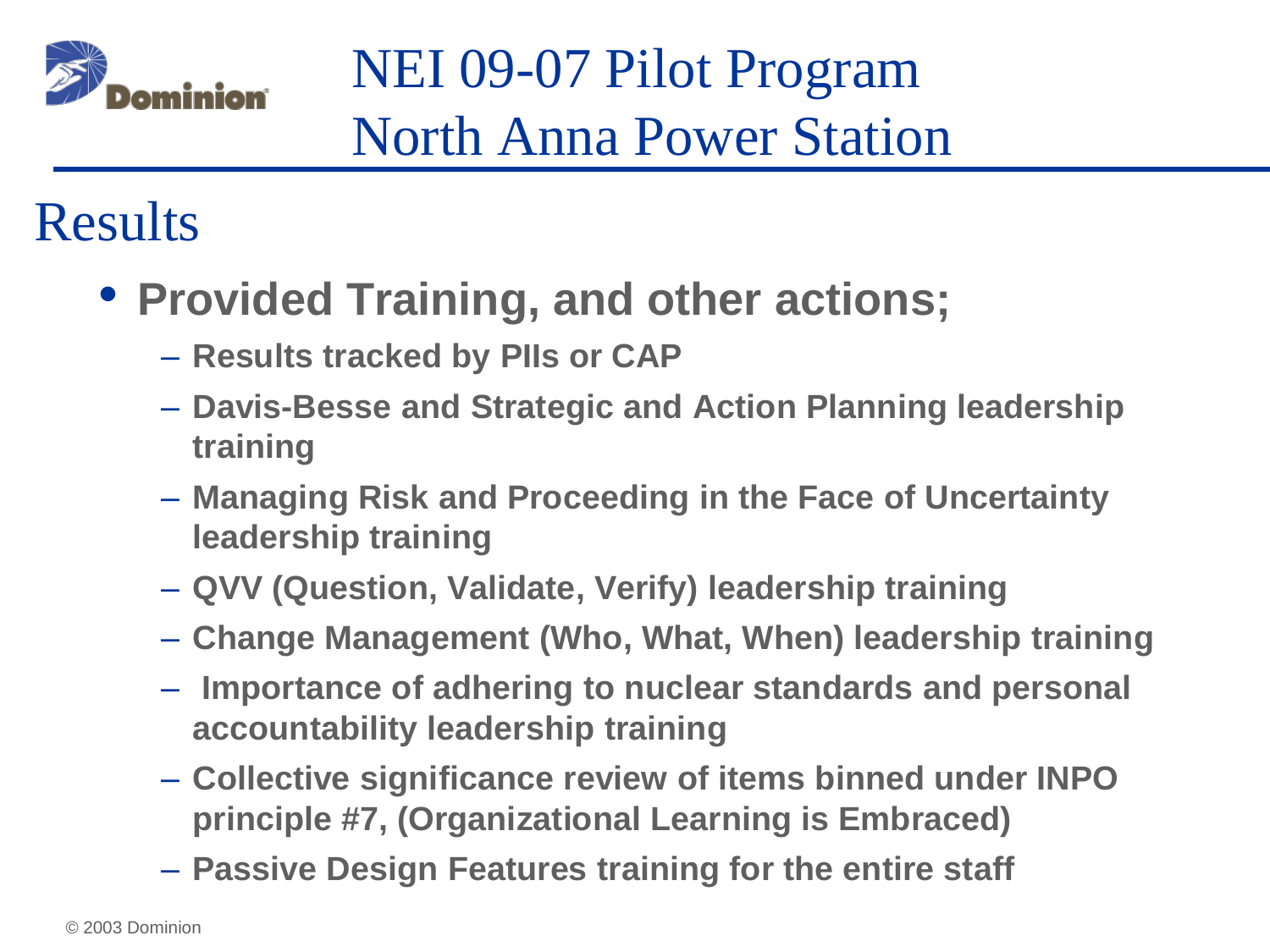

#### Learnings

- **Only half of the items cleanly "bin" into either the INPO Principles or the Cross Cuttings Aspects**
- **The other half are very subjective, and can easily fit into multiple categories based perspective**
- **Leadership Team tends to be more critical than the Monitoring Panel**
- **Most actions are training directed at behaviors, not changes to processes or procedures (CAP already addresses these)**
- **Biennial Safety Culture Assessment results are different than and complement the results of the binning**
- **About 20-30 "bins" appear to be manageable and meaningful, 8 is too few, 71 is too many for the quarterly binning**